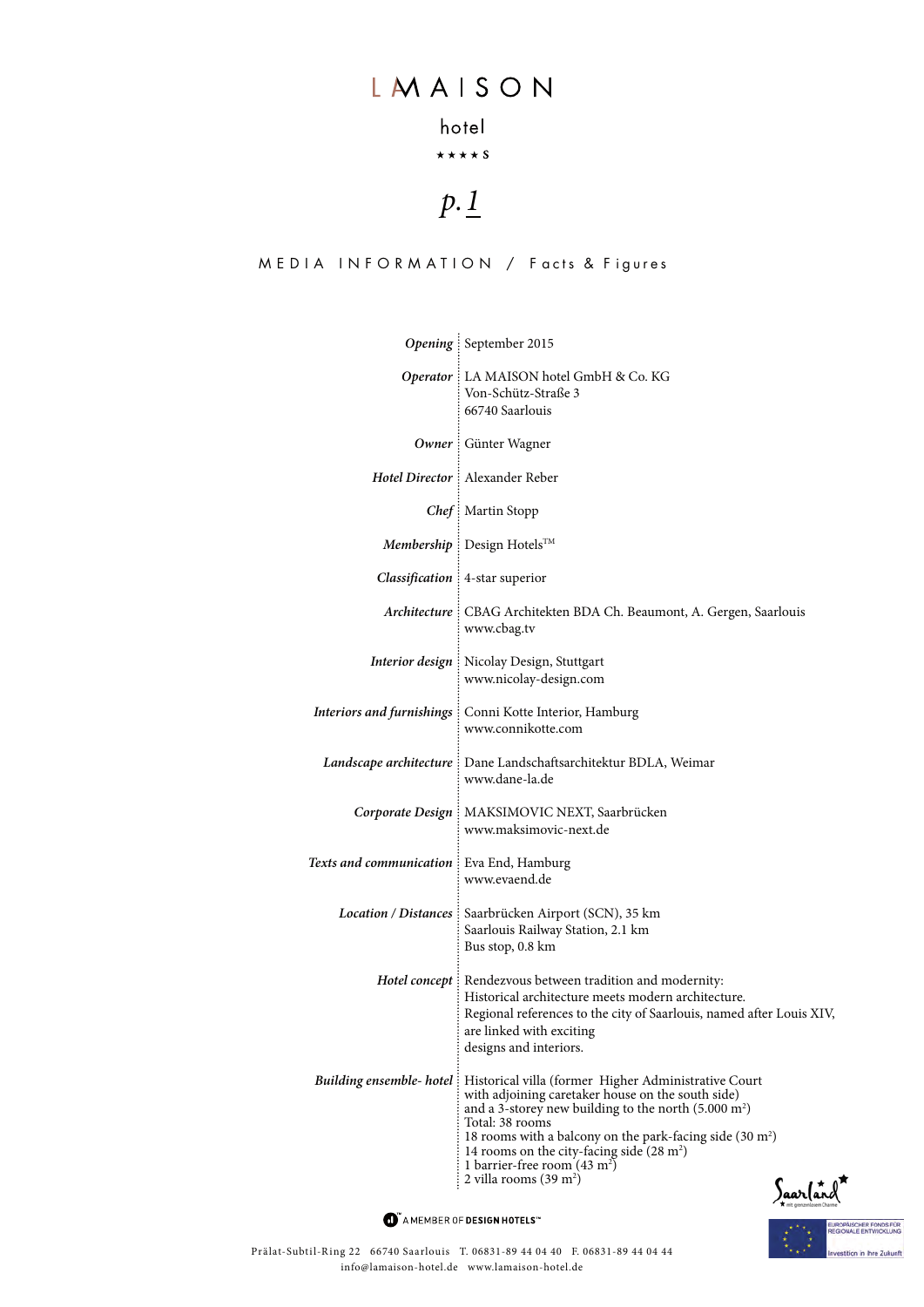## LMAISON

### hotel

 $\star\star\star\star$  S

# *p.2*

#### MEDIA INFORMATION / Facts & Figures

|                                        | Standard furnishings - rooms : Free Wi-Fi, work area, TV, minibar,<br>Nespresso coffee machine, selection of teas, safe, answering machine<br>Mood pad for different light moods                                                                                                                                                                                        |
|----------------------------------------|-------------------------------------------------------------------------------------------------------------------------------------------------------------------------------------------------------------------------------------------------------------------------------------------------------------------------------------------------------------------------|
|                                        | <b>Room rates</b> : From around 105 euros per room/night incl. breakfast                                                                                                                                                                                                                                                                                                |
|                                        | <i>Hotel park</i> : Forest-like park $(2,365 \text{ m2})$ with a terrace,<br>trail and fairy pond                                                                                                                                                                                                                                                                       |
|                                        | Gastronomy : LOUIS restaurant<br>Restaurant in the old courtroom, with a terrace looking onto the<br>park<br>Style: stylish, yet relaxed; elegant, yet informal<br>Cuisine: sophisticated, inspired by tradition, modern<br>Awards: 2 MICHELIN stars in the MICHELIN 2022 Germany<br>Guide, 17 points in the Gault&Millau 2021 guide, 8 pans in the<br>Gusto 2021 guide |
|                                        | PASTIS bistro<br>Bistro with winter garden<br>Style: casual, French, creative<br>Cuisine: French bistro tradition, international<br>Classic, plat du jour at midday<br>Award: Bib Gourmand in the Guide Michelin 2016                                                                                                                                                   |
|                                        | PASTIS feinkost<br>Sale of homemade and regional products,<br>specific recommendations and wine                                                                                                                                                                                                                                                                         |
|                                        | LOUIS bar<br>Library with a terrace overlooking the park                                                                                                                                                                                                                                                                                                                |
| Conferences / Events: LOUIS            | Former courtroom on the ground floor (54 m2) with direct<br>access to the park terrace.<br>Capacity: up to 26 people<br>Suitable for: special occasions, celebrations and meetings                                                                                                                                                                                      |
|                                        | LOUIS salon<br>Private dining room on the ground floor (22 m2) opposite<br>the hotel bar<br>Capacity: up to 8 people<br>Suitable for: exclusive business dinners or meetings in small groups                                                                                                                                                                            |
|                                        | Parkblick<br>Event area on the park level (110 m2), divisible into 2 rooms<br>Capacity - entire: up to 60 people<br>Capacity - split: 25 people<br>Foyer (43 m2) with a walk-in wine storage cabinet<br>Suitable for: meetings, exhibitions, private events                                                                                                             |
| AMEMBER OF DESIGN HOTELS <sup>**</sup> | Dachatelier<br>Saarland<br>Event area 2nd floor (108 m2)<br>Capacity: up to 70 people<br>UROPAISCHER FONDS FÜR                                                                                                                                                                                                                                                          |
| Subtil-Ring 22 – 66740 Saarlouis       | Suitable for: meetings, exhibitions, private events<br>REGIONALE ENTWICKLUNG<br>T. 06831-89 44 04 40 F. 06831-89 44 04 44<br>Investition in Ihre Zukunft                                                                                                                                                                                                                |
|                                        |                                                                                                                                                                                                                                                                                                                                                                         |

Prälat-Subtil-Ring 22 66740 Saarlouis T. 06831-89 44 04 40 F. 06831-89 44 04 44 info@lamaison-hotel.de www.lamaison-hotel.de